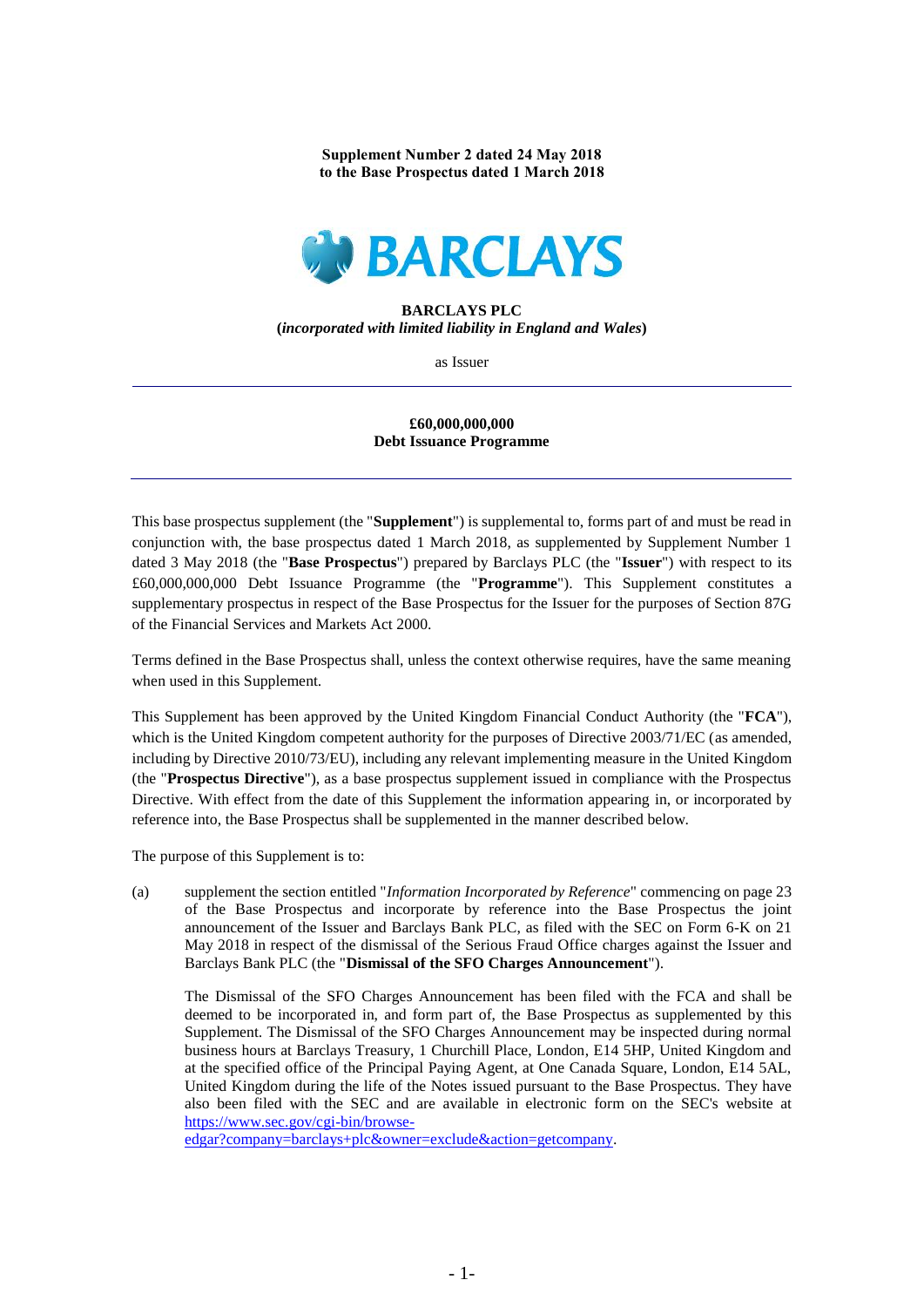(b) amend the sub-section entitled "*Director*s" under the section entitled "*The Issuer and the Group"* commencing on page 89 of the Base Prospectus by replacing it with the following updated information:

| <b>Name</b>             | $Function(s)$ within the                                               |                                                                                                                                                                                                                                                                                                                                           |
|-------------------------|------------------------------------------------------------------------|-------------------------------------------------------------------------------------------------------------------------------------------------------------------------------------------------------------------------------------------------------------------------------------------------------------------------------------------|
|                         | <i>Issuer</i>                                                          | Principal outside activities                                                                                                                                                                                                                                                                                                              |
| John<br>McFarlane       | Group Chairman                                                         | Non-Executive<br>Director,<br>Westfield<br>Corporation; <sup>1</sup> Non-Executive Director, Old<br>Holdings Limited; Chairman,<br>Oak<br>TheCityUK; Member, Financial Services<br>Trade<br>and Investment Board; Member,<br>European Financial Round Table; Member,<br>President's Committee of the Confederation<br>of British Industry |
| James Staley            | Executive<br>Chief<br>Group<br>Officer<br>Executive<br>and<br>Director | Chief Executive Officer and Executive<br>Director, Barclays Bank PLC; Member,<br>Institute of International Finance, Inc.                                                                                                                                                                                                                 |
| Michael<br>Ashley       | Non-Executive Director                                                 | Non-Executive Director, Barclays Capital<br>Securities Limited; Member, International<br>Ethics Standards Board for Accountants;<br>Member, Institute of Chartered Accountants<br>in England & Wales' Ethics Standards<br>Committee; Chairman, Government Internal<br>Audit Agency; Member, Board of The Charity<br>Commission            |
| Tim Breedon             | Non-Executive Director                                                 | Non-Executive Director, Barclays Capital<br>Securities Limited; Trustee, Marie Curie;<br>Chairman, Apax Global Alpha Limited;<br>Chairman, The Northview Group                                                                                                                                                                            |
| Sir Ian<br>Cheshire     | Non-Executive Director                                                 | Chairman,<br><b>Barclays</b><br>Bank<br>UK PLC:<br>Debenhams<br>plc;<br>Chairman,<br>Chairman,<br>Maisons<br>du<br>Monde<br>S.A.;<br>Chairman,<br>Menhaden Capital PLC                                                                                                                                                                    |
|                         | Mary Francis Non-Executive Director                                    | Non-Executive Director, Ensco plc; Member,<br>Advisory Panel of The Institute of Business<br>Ethics                                                                                                                                                                                                                                       |
| Crawford<br>Gillies     | Senior Independent Director<br>and Non-Executive Director              | Independent Director, SSE<br>Senior<br>plc;<br>Chairman, The Edrington Group Limited                                                                                                                                                                                                                                                      |
| Sir Gerald<br>Grimstone | Non-Executive Director                                                 | Chairman, Barclays Bank PLC; Chairman,<br><b>Barclays</b><br>Capital<br>Securities<br>Limited;<br>Chairman, Standard Life Aberdeen plc; Non-<br>Executive Board Member, Deloitte NWE                                                                                                                                                      |

<sup>&</sup>lt;sup>1</sup> On 22 May 2018, the Issuer announced that on completion of the acquisition of Westfield Corporation by Unibail-Rodamco S.E. (expected to take effect on 7 June 2018), John McFarlane will cease to be a Director of Westfield Corporation and will become a member of the Supervisory Board of Unibail-Rodamco S.E.

-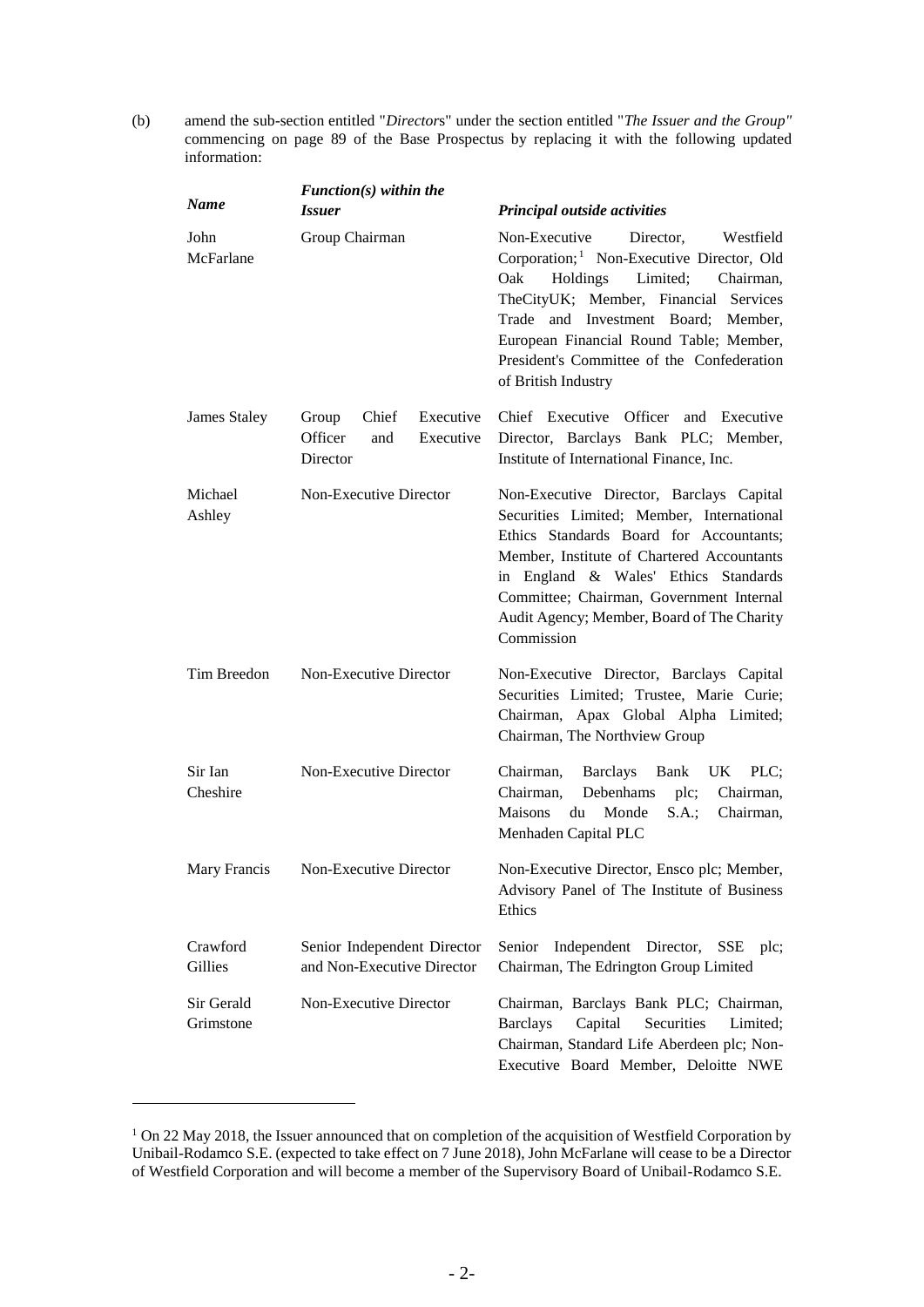|                     | $Function(s)$ within the                                   |                                                                                                                                                                                                                                                                                                                                 |
|---------------------|------------------------------------------------------------|---------------------------------------------------------------------------------------------------------------------------------------------------------------------------------------------------------------------------------------------------------------------------------------------------------------------------------|
| <b>Name</b>         | <i><b>Issuer</b></i>                                       | Principal outside activities                                                                                                                                                                                                                                                                                                    |
|                     |                                                            | LLP; Lead non-executive, Ministry of<br>Defence; Member, Financial Services Trade<br>and Investment Board; Chairman, The City<br>UK China Market Advisory Group; Board<br>Advisor, Abu Dhabi Commercial Bank PJSC;<br>Service<br>Chairman,<br>Public<br>Leadership<br>Taskforce (an advisory Taskforce to the UK<br>Government) |
| III                 | Reuben Jeffery Non-Executive Director                      | Chief Executive Officer, President<br>and<br>Director, Rockefeller & Co., Inc.<br>and<br>Rockefeller Financial Services Inc.; Member,<br>Advisory Board of Towerbrook Capital<br>Partners LP; Director, Financial Services<br>Volunteer<br>Corps;<br>Trustee,<br>The<br>Asia<br>Foundation                                      |
|                     | Matthew Lester Non-Executive Director                      | Non-Executive Director, Capita plc; Non<br>Executive Director, Man Group plc                                                                                                                                                                                                                                                    |
| Tushar<br>Morzaria  | Finance<br>Director;<br>Group<br><b>Executive Director</b> | Chief Finance Officer and Executive Director,<br>Barclays Bank PLC; Executive Director,<br>Barclays Capital Securities Limited; Member,<br>Main Committee of the 100 Group                                                                                                                                                      |
| Dambisa Moyo        | Non-Executive Director                                     | Non-Executive<br>Director,<br>Chevron<br>Corporation                                                                                                                                                                                                                                                                            |
| Diane<br>Schueneman | Non-Executive Director                                     | Non-Executive Director, Barclays US LLC;<br>Chairman, Barclays Services Limited                                                                                                                                                                                                                                                 |
| Michael Turner      | Non-Executive Director                                     | Chairman, Babcock International Group PLC                                                                                                                                                                                                                                                                                       |

(c) replace the sub-section entitled "*Legal Proceedings*" under the section entitled "*The Issuer and the Group"* on page 89 of the Base Prospectus with the following:

## **Legal Proceedings**

For a description of the governmental, legal or arbitration proceedings that the Issuer and the Group face, see (i) Note 27 (Provisions) and Note 29 (Legal, competition and regulatory matters) to the consolidated financial statements of the Issuer on page 237 to 238 and pages 239 to 247, respectively, of the 2017 Annual Report, (ii) the DoJ Settlement Announcement, (iii) the FCA and the PRA Investigations Announcement, (iv) the Q1 2018 Results Announcement, and (v) the Dismissal of the SFO Charges Announcement.